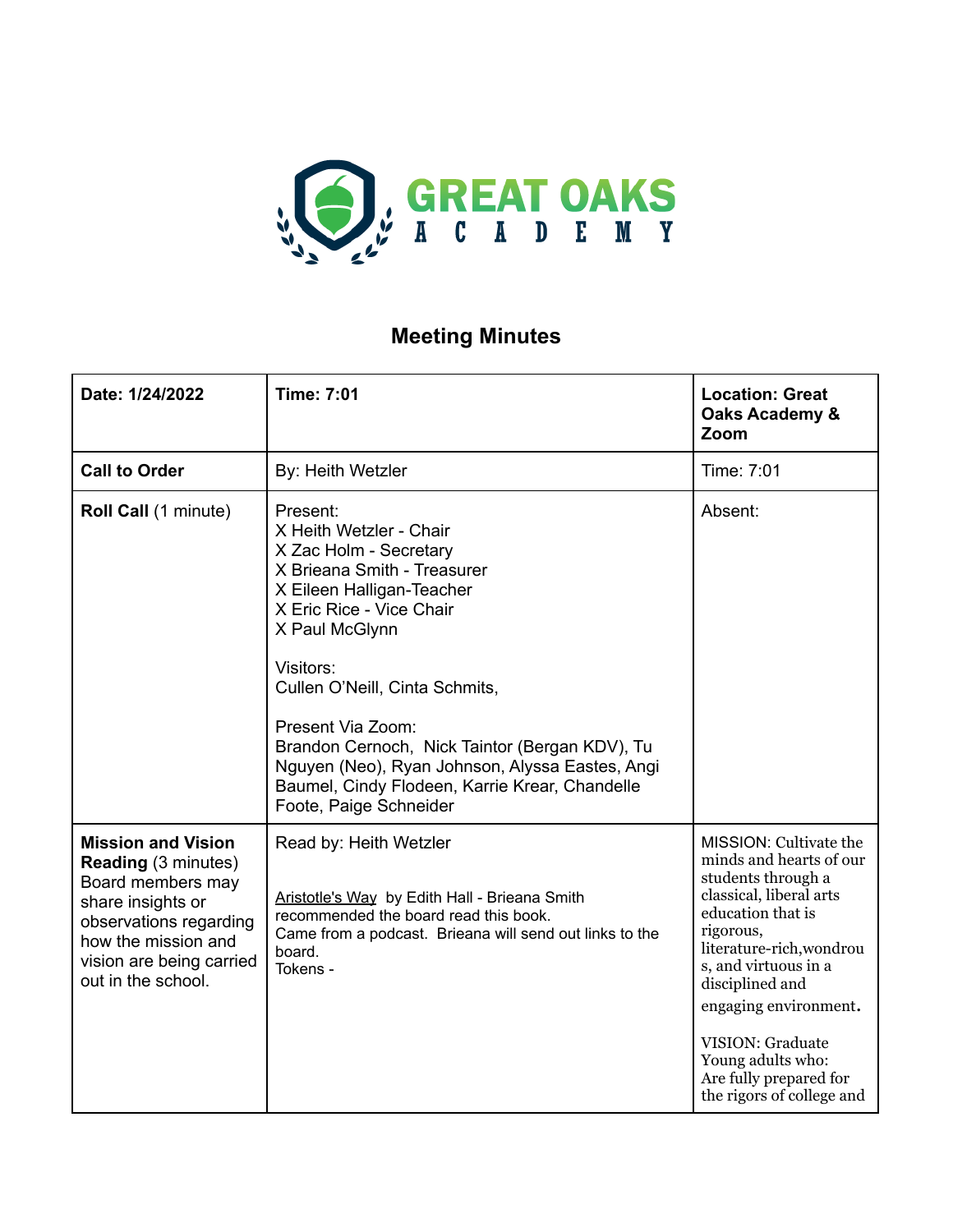|                                                                                                                                                                                                                                                                                                                                                       |                                                                                                                                                                                                                                                                                                       | career<br>Value truth, beauty and<br>goodness<br>Possess a lifelong<br>passion for learning<br>Are active participants<br>in their communities.                                                                                    |
|-------------------------------------------------------------------------------------------------------------------------------------------------------------------------------------------------------------------------------------------------------------------------------------------------------------------------------------------------------|-------------------------------------------------------------------------------------------------------------------------------------------------------------------------------------------------------------------------------------------------------------------------------------------------------|------------------------------------------------------------------------------------------------------------------------------------------------------------------------------------------------------------------------------------|
| <b>Open Public</b><br><b>Comments</b><br>Public comment is the<br>open forum portion of<br>the meeting and is an<br>opportunity for<br>individuals to present<br>an issue, concern or<br>statement to the board.<br>Individuals have three<br>(3) minutes to present<br>and public comment<br>will be limited to<br>twenty-one (21)<br>minutes total. | Speakers:<br>Cinta Schmits - Thankful for leadership of the school<br>especially during COVID. Appreciative for public<br>engagement.                                                                                                                                                                 |                                                                                                                                                                                                                                    |
| <b>Declaration of</b><br><b>Conflict of Interest (1</b><br>minute)<br><b>Board members read</b><br>the agenda and<br>disclose any<br>personal conflicts of<br>interest                                                                                                                                                                                | Stated conflicts:<br><b>NONE</b>                                                                                                                                                                                                                                                                      |                                                                                                                                                                                                                                    |
| <b>Acceptance of</b><br>Agenda (1 minute)                                                                                                                                                                                                                                                                                                             | b. Vote to remove Indemnification Clause in<br><b>Articles of Incorporation and/or Bylaws</b><br>- This will be discussed but no vote will be made<br>until heard from lawyer on proper wording.<br>Motion made by:<br>Eileen Halligan<br>Seconded by:<br><b>Eric Rice</b><br><b>Discussion: NONE</b> | All in favor:<br>X Heith Wetzler<br>X Zac Holm<br>X Brieana Smith<br>X Eileen Halligan<br>X Eric Rice<br>Opposed:<br>$\Box$ Heith Wetzler<br>$\Box$ Zac Holm<br>$\Box$ Brieana Smith<br>$\Box$ Eileen Halligan<br>$\Box$ Eric Rice |
|                                                                                                                                                                                                                                                                                                                                                       |                                                                                                                                                                                                                                                                                                       |                                                                                                                                                                                                                                    |
| <b>Old Business</b>                                                                                                                                                                                                                                                                                                                                   | <b>NONE</b>                                                                                                                                                                                                                                                                                           | All in favor:                                                                                                                                                                                                                      |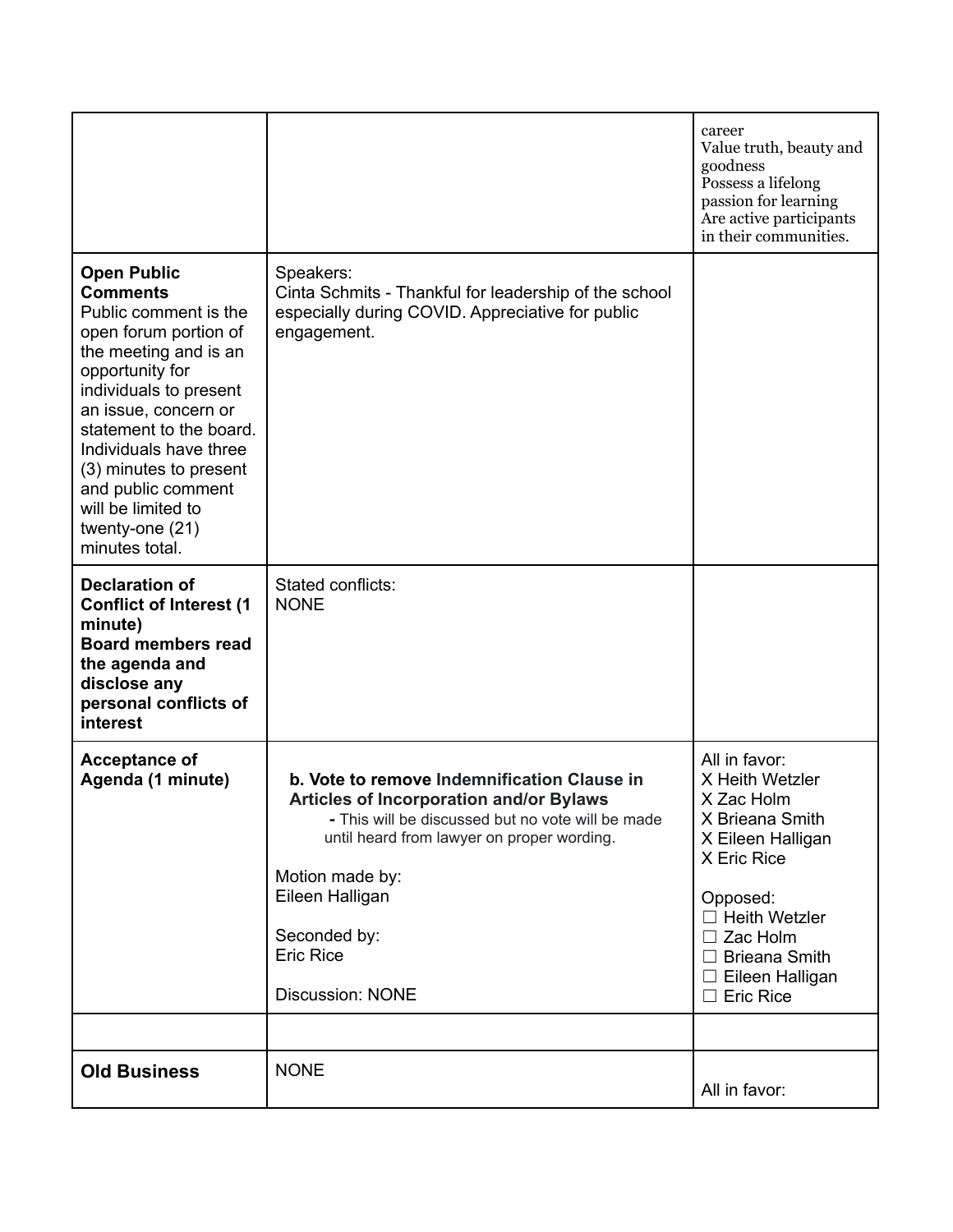|                     | Motion made by:<br>Seconded by:                                                                                                                                                                                                                                                                                                                                                                                                                                                                                                                                                                                                                                                                                                                                                                      | $\Box$ Heith Wetzler<br>$\Box$ Zac Holm<br>$\Box$ Brieana Smith<br>$\Box$ Eileen Halligan<br>$\Box$ Eric Rice<br>Opposed:<br>$\Box$ Heith Wetzler<br>$\Box$ Zac Holm<br>$\Box$ Brieana Smith<br>$\Box$ Eileen Halligan<br>$\Box$ Eric Rice |
|---------------------|------------------------------------------------------------------------------------------------------------------------------------------------------------------------------------------------------------------------------------------------------------------------------------------------------------------------------------------------------------------------------------------------------------------------------------------------------------------------------------------------------------------------------------------------------------------------------------------------------------------------------------------------------------------------------------------------------------------------------------------------------------------------------------------------------|--------------------------------------------------------------------------------------------------------------------------------------------------------------------------------------------------------------------------------------------|
|                     |                                                                                                                                                                                                                                                                                                                                                                                                                                                                                                                                                                                                                                                                                                                                                                                                      |                                                                                                                                                                                                                                            |
| <b>New Business</b> | Items:<br>a. Discuss and approve policies<br><b>Bullying</b><br>i.<br>Clarified from previous policy to be more specific to<br>Great Oaks Academy and defines bullying.<br>Motion made by:<br>Zac Holm<br>Seconded by:<br><b>Eric Rice</b><br>Comments:<br>Zac asked if Paul felt that this policy would help him with<br>dealing with behavioral issues at school. Paul commented<br>that he likes that we have the policy for when parents ask<br>for it.<br>Development of school wide virtues to focus on.<br>b. Vote to remove Indemnification Clause in<br><b>Articles of Incorporation and/or Bylaws</b><br>Liability for board members and board chair. MDE<br>has state the class needs to be more specific. Heith<br>is working with the GOA lawyer on wording for this<br>updated clause. | All in favor:<br>X Heith Wetzler<br>X Zac Holm<br>X Brieana Smith<br>X Eileen Halligan<br>X Eric Rice<br>Opposed:<br>$\Box$ Heith Wetzler<br>$\Box$ Zac Holm<br>$\Box$ Brieana Smith<br>$\Box$ Eileen Halligan<br>$\Box$ Eric Rice         |
|                     | c. Website Refresh Update<br>Brieana has been working on this with a website<br>team. Home page has been updated. Openings<br>currently in 3rd and 4th grade                                                                                                                                                                                                                                                                                                                                                                                                                                                                                                                                                                                                                                         |                                                                                                                                                                                                                                            |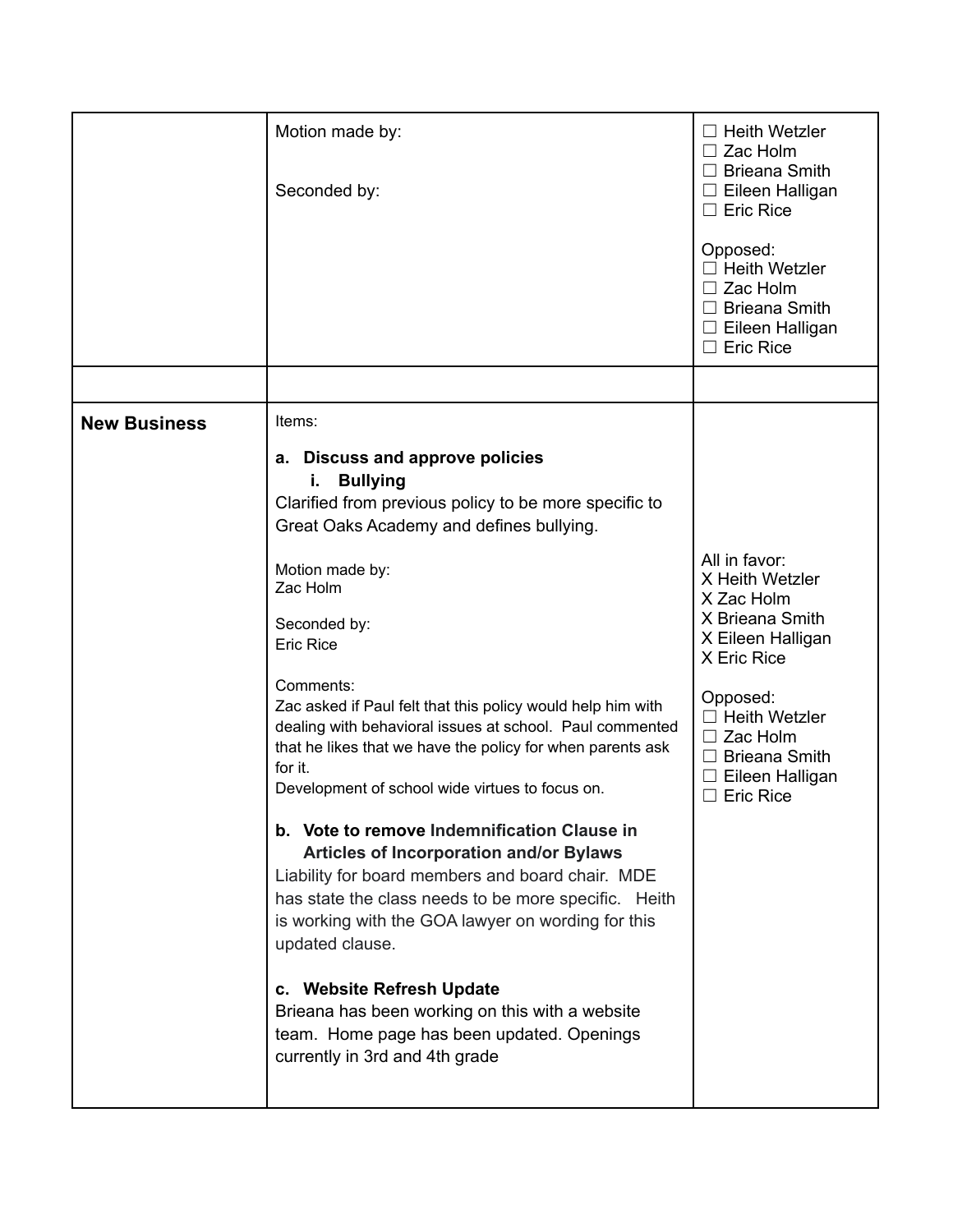|                                             | d. New Board Member Appointment - Cullen<br>O'Neill<br>Cullen O'Neill is a parent representative and will be<br>instrumental with assisting with the expansion.<br>Motion made by:<br>Eileen Halligan<br>Seconded by:<br><b>Eric Rice</b><br>Discussion:<br>Cullen will be an Interim board member until next session<br>begins in June.                                                                                                                                                                                                                                                                                                                                                                                                                                                                | All in favor:<br>X Heith Wetzler<br>X Zac Holm<br>X Brieana Smith<br>X Eileen Halligan<br>X Eric Rice<br>Opposed:<br>$\Box$ Heith Wetzler<br>$\Box$ Zac Holm<br>$\Box$ Brieana Smith<br>$\Box$ Eileen Halligan<br>$\Box$ Eric Rice |
|---------------------------------------------|---------------------------------------------------------------------------------------------------------------------------------------------------------------------------------------------------------------------------------------------------------------------------------------------------------------------------------------------------------------------------------------------------------------------------------------------------------------------------------------------------------------------------------------------------------------------------------------------------------------------------------------------------------------------------------------------------------------------------------------------------------------------------------------------------------|------------------------------------------------------------------------------------------------------------------------------------------------------------------------------------------------------------------------------------|
| <b>Expansion</b><br><b>Committee Report</b> | a. K-1 Grade Expansion for 22-23<br>73% have responded with a yes. Need to hear from<br>the 27% to know if they are coming back or not<br>Adding kindergarten and 1st grade, with 3 in each<br>level. One grade at 5th and 6th, 2 at level 2, 3, 4.<br>236 at full enrollment (ADM)<br>Bond would be needed to buy out the lease, add gym<br>and classrooms. To do this we would need about 840<br>ADM.<br>b. Projected growth plan<br>9.75 million to buy from Wellington<br>Can get about 12 million if we Bond out now. But if<br>we wait for larger enrollment we could get 5 million<br>more. We are looking at making the area a campus<br>for us and not having the strip mall still operating.<br>c. Administration structure update<br>Adding one administrative position for the 22-23 school |                                                                                                                                                                                                                                    |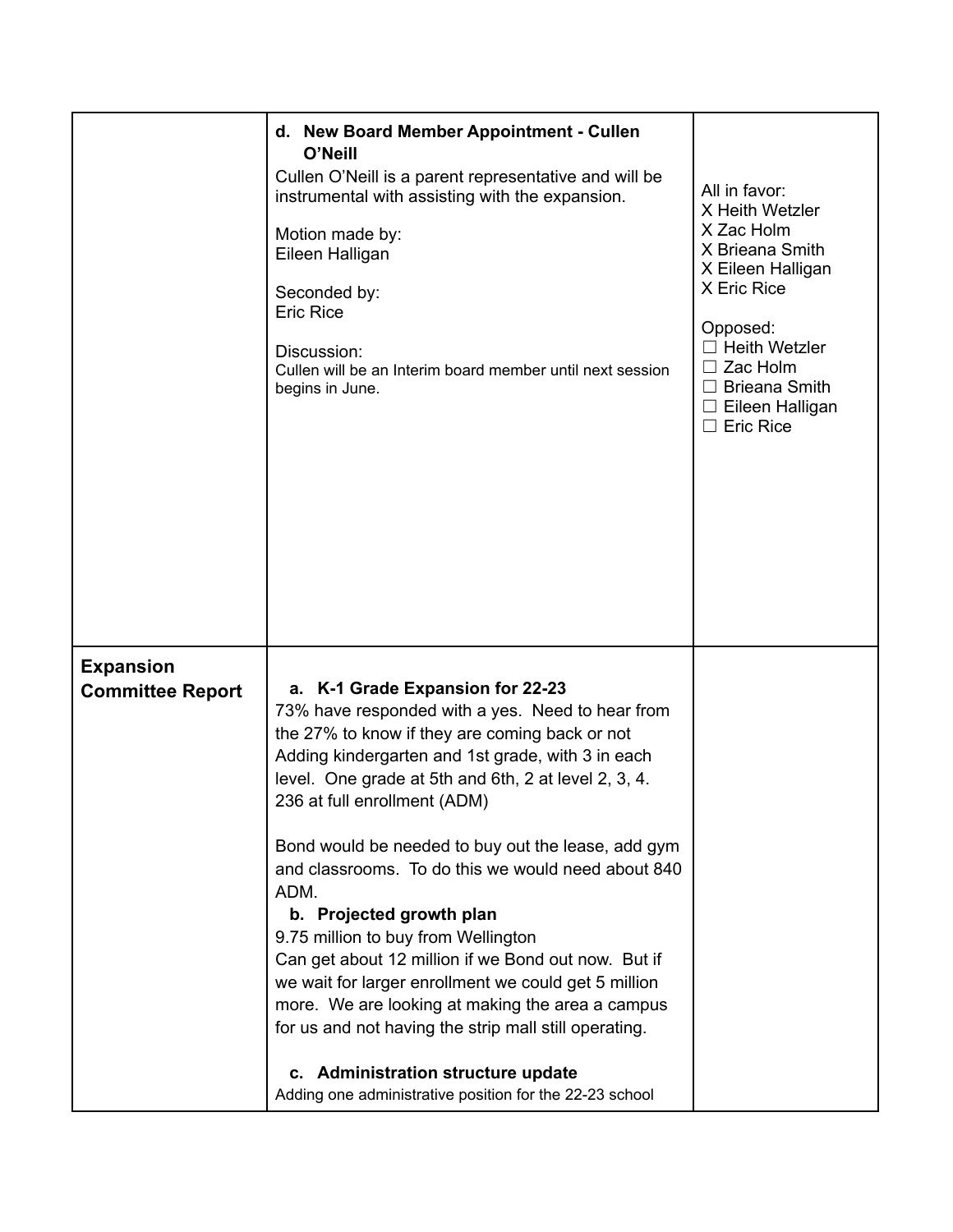| <b>Finances</b>          | year. A principal position overseeing school functioning<br>and hiring. This would be helpful for the schools overall<br>functioning.                                                                                                                                                          |                                                                                                                                                    |
|--------------------------|------------------------------------------------------------------------------------------------------------------------------------------------------------------------------------------------------------------------------------------------------------------------------------------------|----------------------------------------------------------------------------------------------------------------------------------------------------|
| <b>Financial</b>         | a. Budget Review                                                                                                                                                                                                                                                                               |                                                                                                                                                    |
| <b>Committee Report</b>  | <b>Budget Updates</b><br>i.                                                                                                                                                                                                                                                                    |                                                                                                                                                    |
|                          | Actual 192.1 ADM<br>Fund balance at 21% - this meets the NEO advisor<br>requirement.<br>Cash on hand fiscal year end is 52 days.<br>Nick suggested the board approve a revised budget<br>for Fiscal Year 2022                                                                                  | All in favor:<br>X Heith Wetzler<br>X Zac Holm<br>X Brieana Smith<br>X Eileen Halligan<br>X Eric Rice<br>X Cullen O'Neill                          |
|                          | Motion to approve the Revised FY 2022 working<br>budget with 190 ADM.                                                                                                                                                                                                                          | Opposed:<br>$\Box$ Heith Wetzler                                                                                                                   |
|                          | Motion made by:<br><b>Brieana Smith</b>                                                                                                                                                                                                                                                        | $\Box$ Zac Holm<br>$\Box$ Brieana Smith<br>$\Box$ Eileen Halligan                                                                                  |
|                          | Seconded by:<br><b>Eric Rice</b>                                                                                                                                                                                                                                                               | $\Box$ Eric Rice<br>$\Box$ Cullen O'Neill                                                                                                          |
|                          | Motion to approve the 2022-23 budgeted school year<br>Motion made by:<br><b>Eric Smith</b><br>Seconded by:                                                                                                                                                                                     | All in favor:<br>X Heith Wetzler<br>X Zac Holm<br>X Brieana Smith<br>X Eileen Halligan<br>X Eric Rice<br>X Cullen O'Neill                          |
|                          | Eileen Halligan                                                                                                                                                                                                                                                                                | Opposed:                                                                                                                                           |
|                          | ii. Fund Balance Projection for June 2022<br>Fund balance will stay the same for many years due<br>to expansion. We will aim to stay at 18-25% fund<br>balance over the next few years.                                                                                                        | $\Box$ Heith Wetzler<br>Zac Holm<br>$\Box$ Brieana Smith<br>$\Box$ Eileen Halligan<br>$\Box$ Eric Rice<br>Cullen O'Neill                           |
| <b>Director's Report</b> | a. Construction update<br>Walls are framed out. Redoing the parking lot.<br>Putting in playground. Lockers have been ordered.<br>b. 2022 Lottery Enrollment Update<br>Announcements for this will go out April 29th<br>c. Current Enrollment Count/ADM-191<br><b>Teacher Evaluations</b><br>d. | All in favor:<br>$\sqsupset$ Heith Wetzler<br>Zac Holm<br><b>Brieana Smith</b><br>Eileen Halligan<br>$\Box$ Eric Rice<br>Cullen O'Neill<br>$\perp$ |